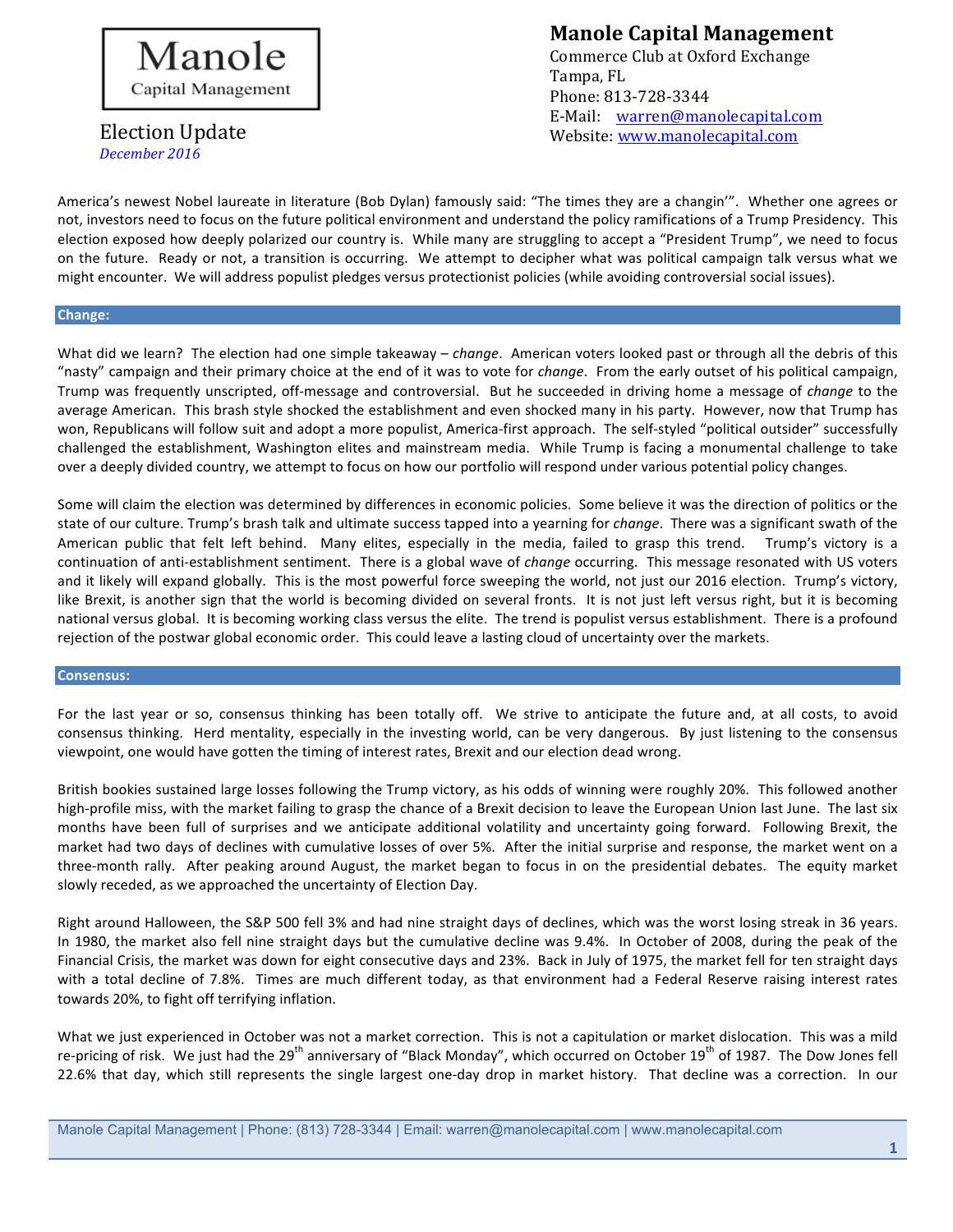

**Manole Capital Management** Commerce Club at Oxford Exchange Tampa, FL Phone: 813-728-3344 E-Mail: warren@manolecapital.com Website: www.manolecapital.com

opinion, the market's recent blip was entirely related to election anxiety. Economic and policy uncertainty crests around all elections and then decreases thereafter. The recent market decline occurred directly before the US Presidential election. This is exactly the heightened uncertainty, angst and political worry we see before all elections. Please do not misinterpret our point – we did not expect a Trump victory. We were as surprised as others. But we did not panic. Beforehand, we conducting various "what if" scenarios, just in case. We were therefore quite comfortable that our portfolio would perform well under significant volatility and potentially higher interest rates. Once the election results were finalized, the portfolio performed quite well.

### **History:**

The media likes to state how everything is historic and that "we've never seen anything like this before". To quote one media host following the election, "I've never seen anything like this and I don't think we're ever going to see anything like this in our lifetimes." There is no doubt that this Presidential campaign and election will be remembered for quite a while.

Election day is traditionally a high-water mark or a moment of maximum uncertainty. Once Election Day came and went, our market handled the initial shock and promptly responded. During the intense and nerve wracking media coverage of November  $8^{th}$ , the market was quite chaotic. Once it became clear that it was going to be Trump's night, the international markets began to fall. When Ohio went to Trump at 10:37pm, the market declined. At 10:51pm, Florida was called for Trump and futures continued to fall. By midnight and after Trump won North Carolina, overnight futures fell to their maximum decline level of (8%). Once Trump was declared the victor at 2:33am, an interesting dynamic took hold. S&P 500 futures contracts began to sharply rise. Over a 12-hour period, stocks, bonds, currencies and commodities plunged, and then began to ricochet higher. We cannot help but find it ironic that Monday November  $7<sup>th</sup>$  was a positive equity market, known as the "Hillary rally". This was due to FBI Director James Comey claiming recently discovered emails were essentially a non-event. Counter this with the positive equity market rally on Wednesday November 9<sup>th</sup>, known as the "Trump rally". Most experts predicted a Trump victory would cause the markets to fall anywhere from 10% to 15%.

This is what makes the US such a great country. We can go through two years of contentious and bruising political theatre. Democracy requires us to accept the result and move on. There is no doubt that this was one of the most brutal and uncivil campaigns in recent memory. The bellicose political rhetoric was beyond what many Washington experts had seen in decades. A new reality has set in. Our country has decided on a new leader and we must all focus on moving forward. There will be time for honest disagreements later, but our immediate focus is to best position the portfolio to capture this new reality.

### **Transition:**

Following one of the most divisive elections in history, emotions are running high and run the gamut from exhilarated to despondent. As a country, we can still fight for our social beliefs, but we all share the same basic core values as Americans. After the election, President Obama guaranteed a smooth transition of powers and stated we are all on "one team". The successful transition of power is a democratic tenet that is the envy of the world. President Obama stated "We're not Democrats first. We're not Republicans first. We are Americans first." Secretary Clinton, in her concession speech, stated that it was time to "come together" and "support our new president". In his acceptance speech, Trump mentioned how he wanted to "unify our great country" and how he planned to seek "guidance and help from those that disagree with him." As both candidates stated, now is not the time to remain divided, but rather it is time to work together for the mutual benefit of all Americans.

This type of hope for the future is wonderful to hear, but we are skeptical. This bipartisan approach would be ideal, but it would be wise to plan for discord. Will the campaign Donald Trump resurface or will President Trump act more dignified? Will a cooperative President Trump enrage the base which got him elected? It will be a delicate challenge to have it both ways. He might have some short-term success at pacifying those whose blood he boiled, but as he makes good on some of his campaign policies, all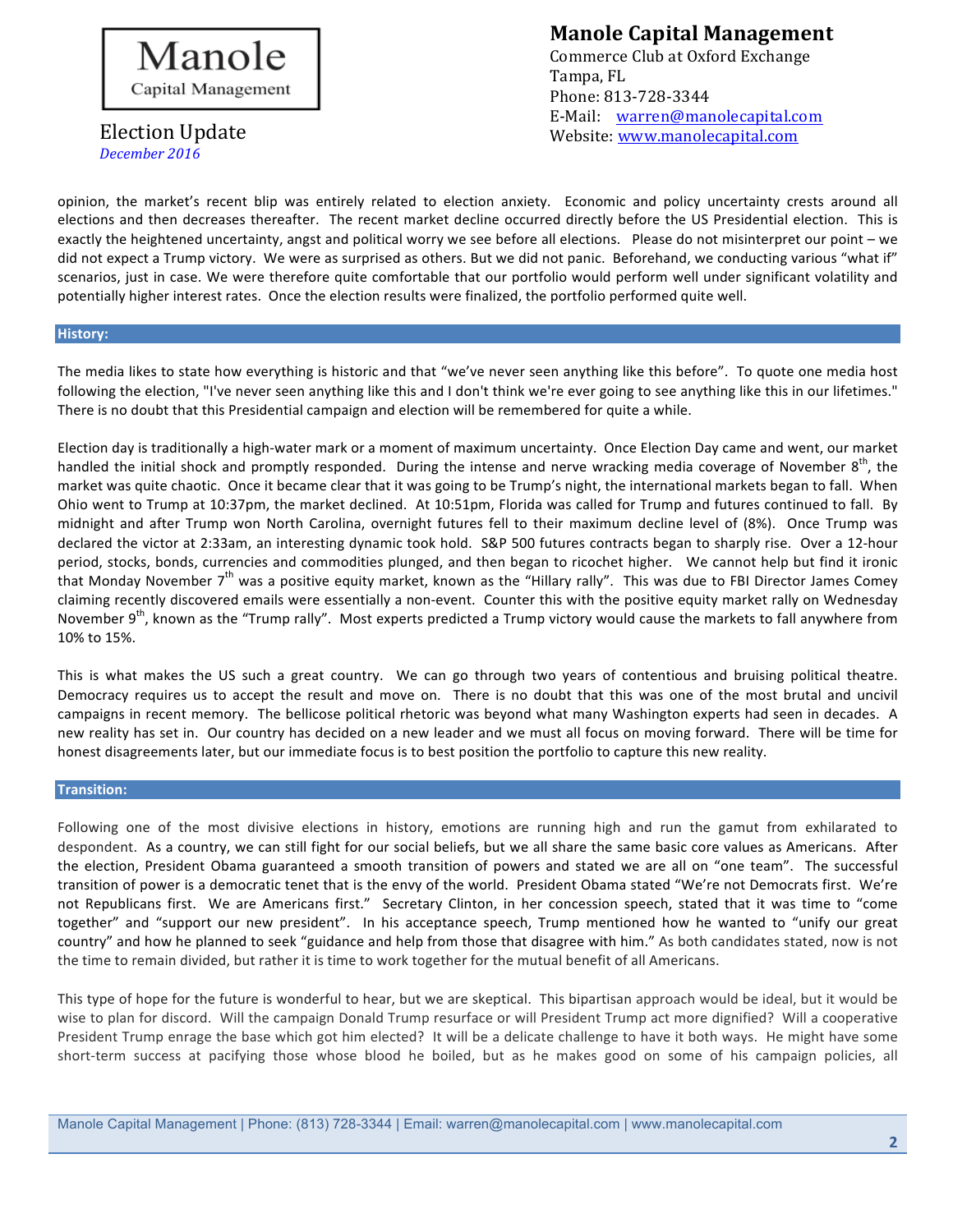

# **Manole Capital Management** Commerce Club at Oxford Exchange Tampa, FL

Phone: 813-728-3344 E-Mail: warren@manolecapital.com Website: www.manolecapital.com

bipartisanship will disappear. As the real Donald Trump emerges, investors might experience volatility similar to the night of the election. We need to focus our attention and time on the impact of this new administration on the economy.

### **Where do we go from here?**

The one thing we are certain of is...uncertainty. We do not expect near-term clarity on many important issues. We anticipate heightened volatility and we are prepared for these sizeable shocks to the system. We are following a mantra of "Out with the old uncertainty, in with the new uncertainty."

### **Volatility:**

Markets love clarity, but the uncertain times we live in will lead to heightened volatility. Fortunately, our investment process and philosophy both thrive in this environment. On November 9<sup>th</sup>, our exchanges reacted quite favorably. For example, CME Group (ticker CME) was up 7% and the market once again appreciated their transaction-based, recurring revenue business model. How good was business following the election? CME volumes reached an all-time high of 44.5 million contracts. Not only was this 13% higher than the previous all-time record, it was also over 3 times normal volumes. While we never know when huge volatility and volumes will arise, we love to find business models and companies that can capture nearly 100% of this incremental profit. In our opinion, this is just another example of leveraging one's infrastructure and capturing the benefits of dominant market share. If you would like to see our detailed CME analysis from May of 2016, please click here.

We are not certain about what will happen with interest rates, the price of oil or the overall level of the stock market for that matter. What we are certain of is increased volatility. We have been investing money through difficult times and different market cycles. We managed portfolios through the dot-com era, The Financial Crisis, Brexit and now as we head towards a Trump Presidency. We are not macro economists or forecasters. We prefer to test our models and companies under various scenarios. We do deep-dive, bottom-up fundamental research. We focus on the underlying trends impacting our companies, while also always striving to understand any macro issues that impact the numbers.

### **Quality:**

A slow and steady move higher in the markets fails to differentiate between high and low quality (often deemed "junk"). One could argue that we have been in this boring, quiet market for one to two years now. We liken this to a "rising tide lifting all boats". We tend to outperform when the market distinguishes between winners and losers. Our portfolios are filled with companies that are gaining market share and growing faster than peers. During 2002 through 2006, high-quality franchises outperformed lower quality ones by 50%. During 2007 through 2009, quality outperformed junk by 20%. By focusing on secular growth franchises, we are inherently less volatile, and experience better than average organic growth.

The payments sector, which represents roughly  $1/3^{rd}$  of our "Fin Tech" portfolio, is a perfect example of secular growth. The simple displacement of cash and checks for card-based payments will occur for decades. These predictable, sustainable and recurring revenue business models are a good example of our investment philosophy. To see our recent *Payment Presentation*, and for further details on why we like the payment industry, click here.

The initial downward move in the market was not nearly as bad as feared. Just like in the Brexit example in June, the market assessed the situation and assumed a glass half-full mentality. It is our opinion that in times of stress, it pays to own quality. In all of our newsletters (seen here) and quarterly summaries (seen here), we discuss the characteristics we look for in any position. These characteristics are what define a high-quality company and are exhibited in many of our concentrated equity portfolios.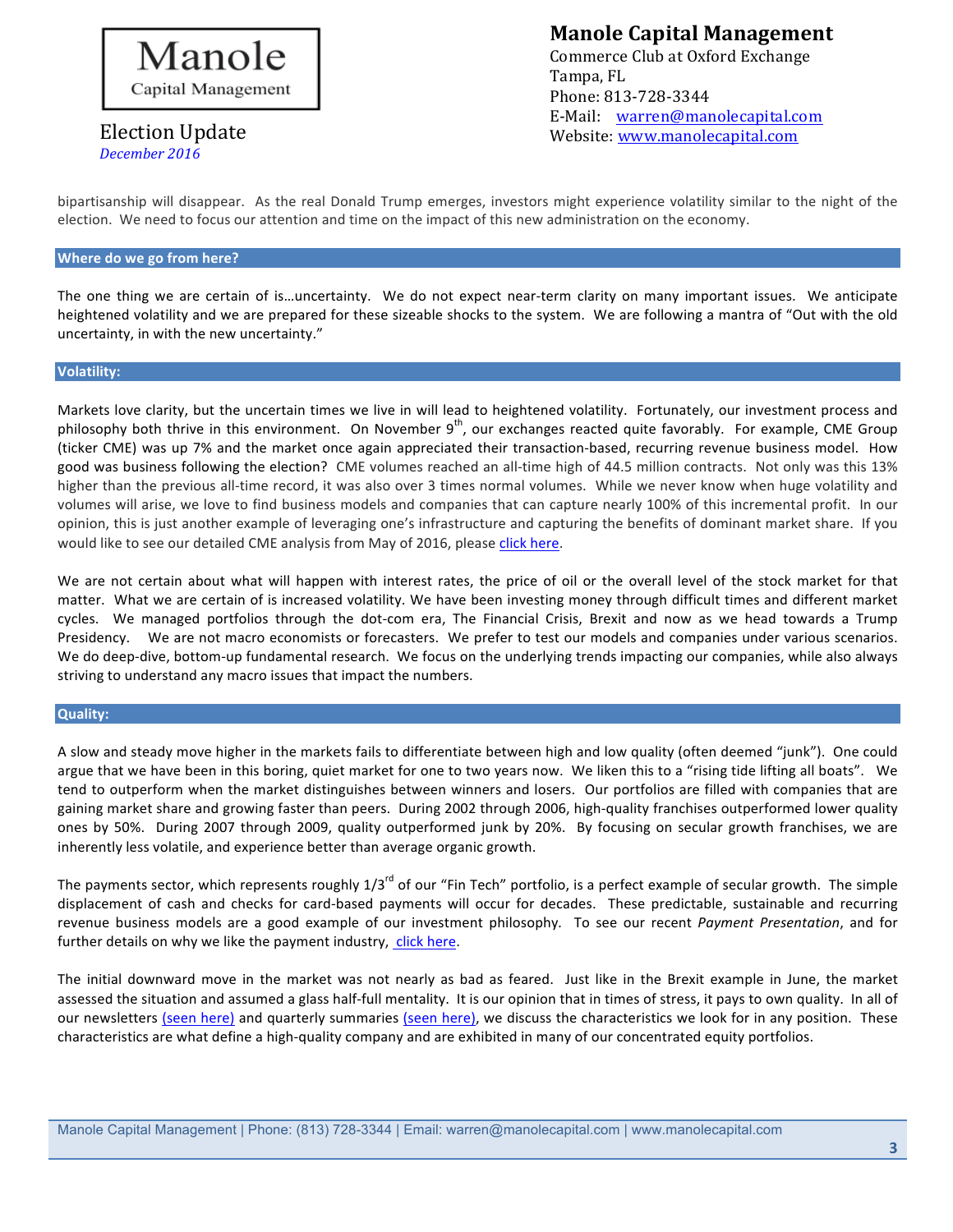

### **Characteristics:**

**Manole Capital Management** 

Commerce Club at Oxford Exchange Tampa, FL Phone: 813-728-3344 E-Mail: warren@manolecapital.com Website: www.manolecapital.com

How do we define high quality? It can be found with companies that have dominant market share and a sizeable moat around their franchise. It is found in businesses generating recurring revenue and setting prices (not price takers). We are attracted to companies with predictable and sustainable operating margins. We demand our companies generate ample free cash flow. This allows a company to weather a volatile storm and insures it is not dependent on access to the debt market to fund its operations. We tend to focus on free cash conversion, or the ability of a company to turn \$1 of revenue into free cash flow. We expect our management teams to properly allocate capital, and use cash-rich balance sheets to fund organic growth, make acquisitions, buyback stock and/or pay steady dividends. This is our definition of high quality, and we believe these businesses will outperform in times of difficulty.

### **US:**

Data points to US growth ranging from 2% to 4% in 2017. According to the Commerce Department, the 3<sup>rd</sup> quarter of 2016 was the fastest GDP growth in 2 years, although it was only 2.9%. The market and the Fed liked the +3.1% increase in private sector average hourly earnings increasing to \$25.92 per hour, the fastest increase experienced since 2009. Unemployment has fallen to 4.6% from over 10% seven years ago. Looking at the largest advanced economies in the world, unemployment has gone from 8.4% in 2009 down to 5.4% last summer. With US unemployment now well below 5% and inflation beginning to perk up, expectations are for interest rates to rise in 2017.

### **Interest Rates:**

We cannot help but get a feeling of déjà vu. In February 2014, the FOMC was expecting GDP growth of 2.8% to 3.2% for the year. Real GDP disappointed and turned out to be only 2.5%. In February 2015, the FOMC once again over-estimated expected growth. With initial expectations ranging from 2.6% to 3.0%, real GDP growth was only 1.9%. In 2015, after many delays and deliberations, the Fed initiated an underwhelming hiking cycle in December. In 2016, the Fed initially was leaning towards four hikes throughout the year. After a dreadful start to January (the worst since 1932), the surprise Brexit in June and then the election in November, the only interest rate increase should occur in December. As we look forward to 2017, the market is once again expecting two to three rate increases. We remain skeptical of material increases to Fed Funds. We expect a slow and steady increase off these historically low rates, but there seems to be a different dynamic taking place. Instead of the Fed controlling interest rates, we are now seeing market forces taking over.

Following the surprise election of Trump, the markets reacted and have taken a leadership position. Instead of waiting to see if our Fed would increase interest rates, global yields moved materially higher. Government bond prices tumbled, sending yields soaring. After the election and over the course of a day or two, the 10-year Treasury went from 1.7% to over 2.1%. 30-year bonds rose to 2.9%, posting their biggest increase in over five years. Treasuries are typically a safe haven in times of market turmoil and uncertainty. Instead of rallying post-Election Day, Treasuries were under pressure. Yields did not just move here in the US, they climbed globally. After spending most of 2016 in negative territory, German bunds rose significantly. This was not a steady move higher, but rather a massive change that the market demanded.

Instead of waiting to hear Trump's economic proposals, the market is building in fiscal policy changes. The market is expecting higher budget deficits, large spending increases (for defense and infrastructure), as well as sizeable tax cuts. These expectations, along with heightened geopolitical risks and trade barriers would be inflationary—lifting global interest rates.

### **The Fed:**

Only time will tell if the Fed can "read the tea leaves" and be anticipatory. Unfortunately, the last few years indicate they are becoming more and more reactionary to data. The Fed is looking for clear signals of an improving economy before removing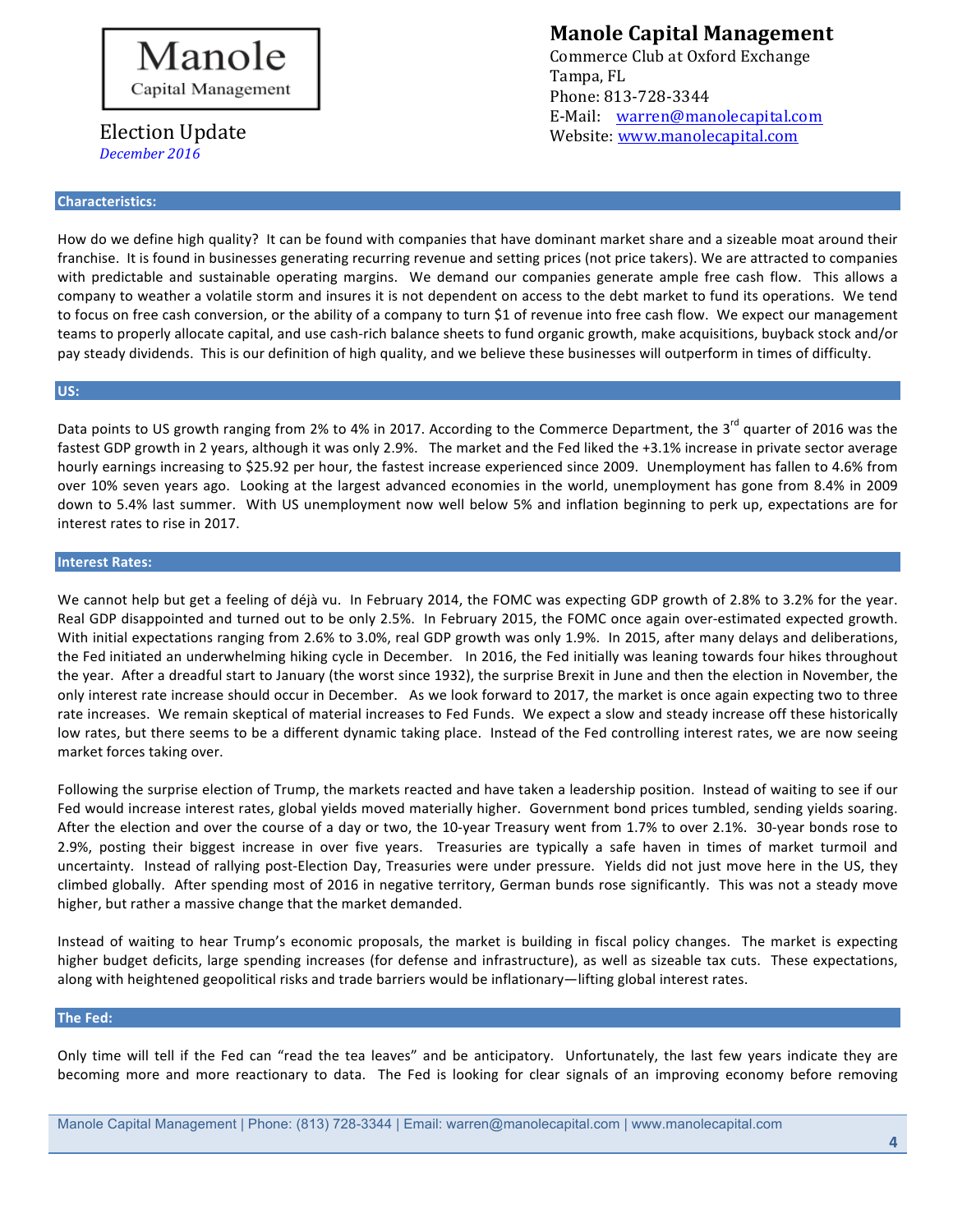

## **Manole Capital Management**

Commerce Club at Oxford Exchange Tampa, FL Phone: 813-728-3344 E-Mail: warren@manolecapital.com Website: www.manolecapital.com

monetary stimulus. We continue to believe expected growth and improving trends are clues justifying higher rates. The Fed simply will not paint itself into a corner and will act when it sees fit.

Over the first 18 months of his administration, Trump will be able to nominate five new members to the seven-member Board of Governors. Prior presidents have refrained from commenting on the Fed or making statements regarding monetary policy. The subject was considered by many to be "off limits". We do not expect President Trump to stay quiet on this subject. In fact, we would anticipate heightened political pressure and Trump to attempt to completely re-shape the Fed. Trump will likely call for improvements in transparency, as well as allow for greater congressional scrutiny. We totally disagree with politicizing this independent institution, but we must adjust to the new environment.

During the campaign, we heard two contradictory statements on interest rates from Trump. One said low rates were beneficial and Trump wanted to see definitive evidence of inflation before advocating for higher rates. The counter argument he made was that Janet Yellen was playing a political game and was creating asset bubbles by keeping rates too low. Yellen's term as Fed Chairwoman runs through February of 2018 and we do not expect Trump to re-nominate her. Over the course of the next year or so, this will create uncertainty and volatility to interest rate expectations.

While we have articulated (in prior newsletters), a desire to see higher interest rates, we have been wrong on the timing. If one wishes to see market consensus for interest rates, we believe the best forecast is the CME website (located here). We know consensus has been wrong for quite a while, but this remains our best source of market expectations.

### **Washington:**

Our new President seems intent on making good on several of his campaign pledges. With a Republican Congress and White House, we anticipate a positive response to some economic policies we heard on the campaign trail. If Trump prioritizes strengthening the economy and rebuilding the military, we expect the market to favorably respond.

Both Republican and Democrat candidates were pushing for a sizeable infrastructure spend and various pro-growth measures. The absolute dollar amount is unknown, but we are confident that US fiscal deficits will rise. Borrowing money to spend on "bridges to nowhere" is not a wise plan. We would like to see stimulus that re-invests in our aging infrastructure—this type of infrastructure spending will lift yields and interest rates, which ultimately will benefit several positions in our portfolios.

### **Taxes:**

Trump's victory will embolden Republicans to tackle one of their core tenets - tax reform. While there might be differences of opinion concerning trade and immigration, the Republican establishment seems to agree on lowering taxes. Trump has pledged to tackle tax reform during his first 100 days in office. He and his economic advisors seem to favor corporate tax reform, which we believe will be the largest tax-code change since 1986 (under President Reagan). On the campaign trail, Trump called for cutting corporate tax rates from 35% to 15%. The thesis is that lower taxes equates to accelerated US economic growth. Lessening tax burdens on corporations, in theory, will ultimately benefit employees and individuals. The biggest impact, in our opinion, is the benefit to the stock market. If companies can retain more of their free cash flow, they ultimately will be better off. This should lift growth, lift earnings and lift valuations. We believe this is partly reflected in the positive response in the equity markets following the election.

In addition to corporate tax reform, Trump called for reducing the top tax rate on individuals from 39.6% to 33%. Additional proposals are eliminating personal exemptions, changing the head of household filing status for single parents and instituting breaks for child-care costs. Allowing individuals to keep more of their paycheck is always popular on the campaign trail. However, enacting these proposals will be difficult to pass, as the increase to budget deficits will be sizeable. This individual tax policy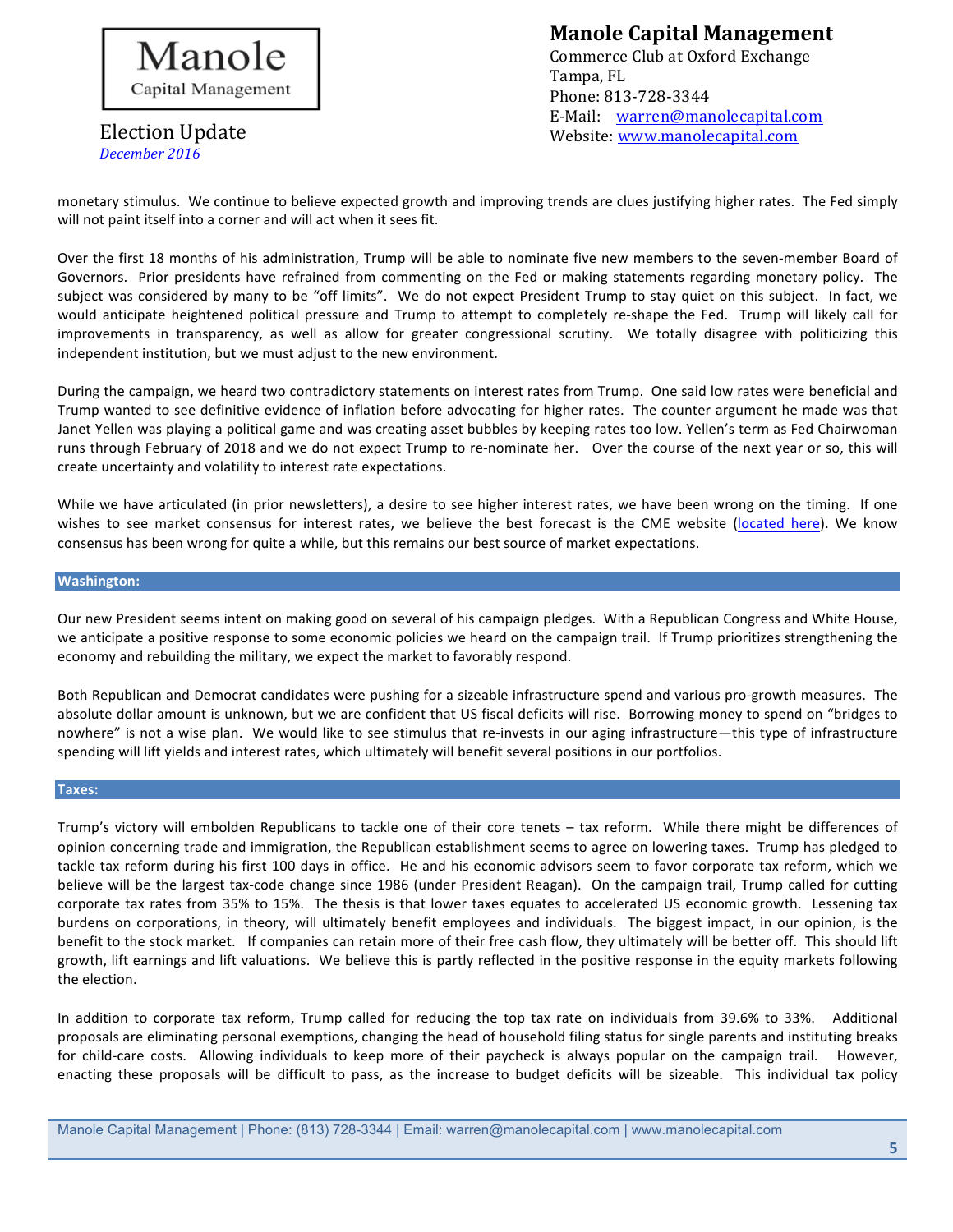

# **Manole Capital Management**

Commerce Club at Oxford Exchange Tampa, FL Phone: 813-728-3344 E-Mail: warren@manolecapital.com Website: www.manolecapital.com

proposal will be extremely unpopular with some Americans, as the plan would ultimately reduce taxes for the highest-income households. It is estimated that the top 1% of households will see a 13.5% boost in after-tax income, while the entire population will only see a 4.1% rise.

### **Paul Ryan:**

Enter Paul Ryan, the leader and Speaker of the House. In his first comments following the Trump victory, Ryan stated: "The opportunity is to go big, to go bold, to get things done for the people of this country." Ryan has made his reputation on his laser focus towards tax policy. While others were focused on the election, the House Ways and Means Committee staff turned a conceptual Republican tax plan into a concrete legislative blueprint. The House plans to set corporate taxes at 20% and will also attempt to adjust international-border adjusted corporate taxes.

Ryan's Path to Prosperity lays out his plans for tax changes that he believes benefit our economy. It strives to grow the economy, simplify tax codes for families, lower the overall tax burden and modernize and re-design the IRS. To avoid needing any Democratic votes of support, Republicans can use budget procedures known as reconciliations. These are the kinds of tactics, Ryan and other Washington insiders understand, are necessary to enact change. Yet, these quirky procedures are exactly the insider political maneuvers that Trump ran against. Every four years, we always hope for bipartisanship. The harsh reality though is that this is usually hard to come by, and so enacting change in Washington is difficult to accomplish. We do not anticipate a bipartisan approach with a Republican majority government.

Once again, whether or not you wholeheartedly agree with Ryan or Trump, or with Republican tax policy, it is unwise to ignore the winds of change. Any successful investor needs to comprehend the ramifications of potential, impending changes, and this is exactly what we do in our scenario testing. Over the long-term, lowering corporate taxes will lead to higher deficits, especially if growth does not materially improve. According to the Tax Policy Center (inside the Brookings Institution), Trump's plan will reduce federal revenue by \$6.2 trillion over the next decade. In the short-term, we are more concerned with how these changes will impact our portfolio. The simple answer will be a rising stock market.

### **Repatriation:**

The repatriation of overseas cash seems to be a rare issue with bipartisan consensus in Washington. If companies are allowed to repatriate overseas cash, this should lift growth and investments in our economy. American companies with overseas earnings pay international taxes, but no US federal tax on those profits. If companies decide to bring that cash back to the US, they are required to pay the relatively high corporate tax rate of 35%. This creates an incentive for US companies to house money abroad rather than reinvest it at home. The last repatriation tax holiday was in 2004. Companies brought home \$299 billion of overseas earnings in 2005 (per the Bureau of Economic Analysis). It is estimated that US companies *could* bring home closer to \$2 trillion now. Those companies with big global operations should benefit with a repatriation bill.

### **Regulation:**

Lastly, many companies have been complaining about an unfair and burdensome regulatory environment. We heard significant chatter on the campaign trail about the repeal of some of Dodd-Frank's financial regulations. President Obama helped usher in Dodd-Frank reforms, to rein in perceived risks on Wall Street. Many financial institutions were blamed for causing the Financial Crisis, and the government's response was to institute rules to limit their risk-taking ability. Over seven years later, many Americans believe abusive financial sales practices and excessive risk taking were not properly punished with executives receiving jail time. In our opinion, reducing protective regulations, especially on our largest banks, is not the answer. We believe some banks still do not possess the proper internal controls to prevent excessive risk taking. Ultimately, whatever our/your opinion on this matter, we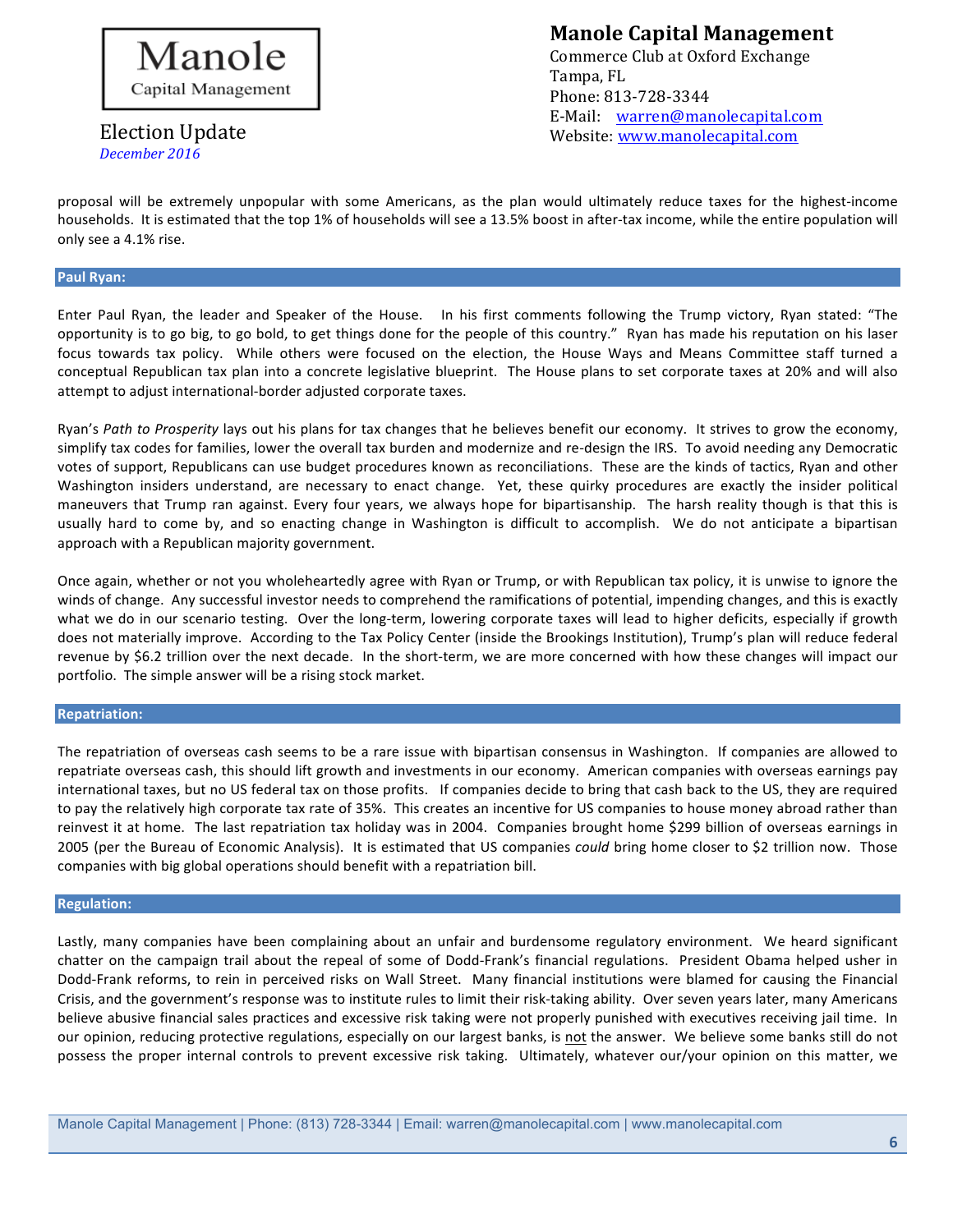

# **Manole Capital Management**

Commerce Club at Oxford Exchange Tampa, FL Phone: 813-728-3344 E-Mail: warren@manolecapital.com Website: www.manolecapital.com

believe the best course of action for investors is to understand the ramifications of coming change; including what this might mean given the possibility that a Trump administration may move to lessen the sting of regulation on the industry.

If a Republican administration does lessen some of these regulatory rules, the equity markets will respond favorably. Specifically, the financial sector and banks had material moves higher immediately following the election. The impact of a Trump presidency, specifically on the payments industry, is unknown as of today, but may be quite positive over the next year or two. Among the possible actions mentioned are a repeal of Dodd-Frank, advocating for The Financial Choice Act, offered by US Representative Jeb Hensarling of Texas or an outright repeal of the Durbin Amendment. That bill set a cap on debit card interchange rates and established network-routing choice. This specifically had a negative impact on many of our payment holdings back in 2010.

### **Could we be wrong?**

Our founding founders designed the American system to ensure government could not easily make changes. We live in polarized times and so many Americans have different visions for our country. The popular vote was unbelievably close, with over 130 million people casting votes with a difference of only 0.02%. Trump is only the 5<sup>th</sup> President to lose the popular vote but win the Electoral College, and he was elected with history's lowest favorability ratings, with exit polls at 38% of voters saying they liked him. His sizeable electoral victory (306 to 232) will provide him some cover however, to claim his policies have a nationwide mandate.

Trump led a populist campaign that lacked many of the conservative ideologies some Republicans favor. Many Republicans failed to support Trump during the campaign and some could still cause gridlock, if they do not support his agenda. Throughout Trump's populist campaign, many Republicans sought to separate themselves from his proposals and comments, as they were quite different from established party principles.

Some will support his pro-growth, economic policies. Others might disagree on governmental involvement, foreign policy or immigration reforms. Hard-line fiscal conservatives are loath to raise the debt ceiling and Trump's fiscal plans would increase levels dramatically. Specifically, Republicans will need to increase the debt limit sometime after March. A fractured Republican party could prevent many policies from passing.

### **Trade:**

The US remains the world's largest trading economy. With Trump's victory and his pledge for "upending global trade", we foresee more uncertainty. Trump's anti-trade campaign comments have already created policy-related problems with some of our largest trading allies. There seems to be no way to want a smaller trade deficit and more US manufacturing jobs, yet arrive at concessions that would be palatable to our trading partners. If negotiations do not lead to new deals, will Trump resort to unilateral actions like higher tariffs? Will he usher in an era of US combativeness with important trade partners like China, Mexico, Canada and Europe?

In a correlated economic world, a trade war benefits no one. Rattling a shaky global economy also has major ramifications for growth. As former International Monetary Fund official Louis Kuijs stated, "the election results imply more uncertainty, on policies, and politics and therefore on the global economy." A component of the market rally starting on Wednesday November 9<sup>th</sup> was the conciliatory nature of Trump's acceptance speech. For now, markets are giving Trump the benefit of the doubt. We remain skeptical.

### **China:**

The world's most consequential bilateral relationship is China & the US. Many of Trump's comments calling China a "currency manipulator" could un-settle the global markets. Trump's anti-free-trade stance is raising fears about the possibility of a trade war with many international leaders viewing our election outcome with apprehension. Furthermore, trade uncertainty raises the fears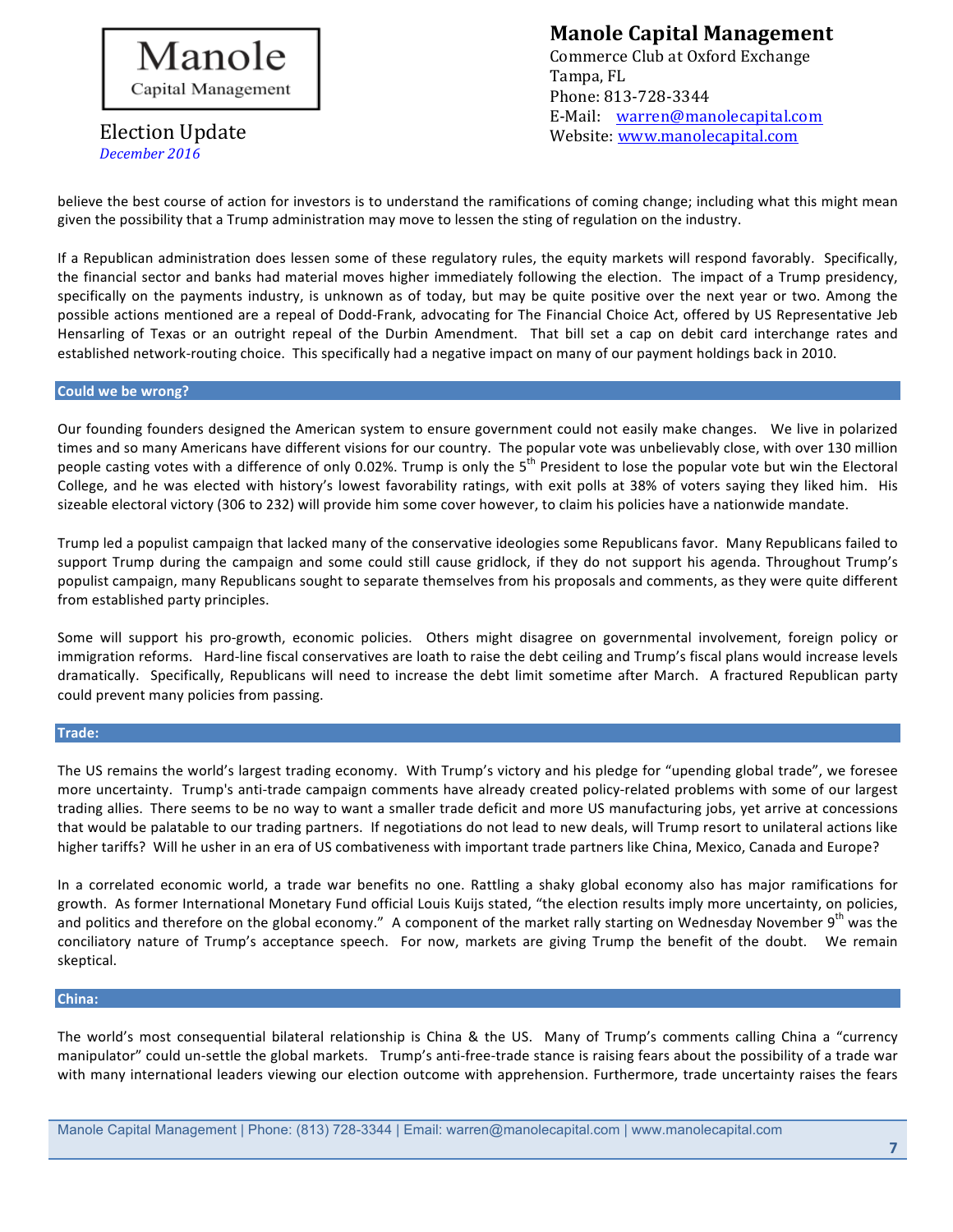

## **Manole Capital Management**

Commerce Club at Oxford Exchange Tampa, FL Phone: 813-728-3344 E-Mail: warren@manolecapital.com Website: www.manolecapital.com

and anxiety for those that seek clarity – the market. Historically, Beijing has done a good job of tuning out hostile rhetoric coming from US presidential candidates. While we can appreciate Trump's deal-making ability, we also expect him to quickly understand that no problem can be solved without China's help. A good deal needs to be good for both sides. America can prosper only if China does as well. A trade war would only produce losers.

The risk is that all presidents have a large measure of authority over trade policy, even without congressional approval. Yet, we believe that there is very little likelihood of Trump following through on his comments to "slap 45% tariffs on Chinese imports". Propaganda messages to the masses are not how one governs. These actions would cause retaliatory tariffs that would crush profits of our global businesses. This would cause serious damage to our economy, which runs counter to Trump's desires. Indeed, instituting trade tariffs on any top trading partner runs serious risks for Trump's pro-growth plans. Economists would be quick to point out that this would hurt US profits, slow the economy, reduce our exports and make imports dramatically more expensive.

The relationship might experience a higher level of tension, but we trust that cooler heads will ultimately prevail. To win, Trump had a message that resonated with voters who believed globalization left many in the US behind. Yet, following through on some of these campaign promises will be difficult to implement. We believe Trump's economic advisors will help soften Trump's stance on some of his campaign threats. We expect President Trump to be more nuanced than candidate Trump.

### **Security:**

International markets are not just feeling the economic anxiety of a Trump win, but have serious questions about their security. Campaign comments from Trump were quite negative on NATO (North Atlantic Treaty Organization). Jens Stoltenberg, NATO's secretary-general, has pushed back against Trump's comments on the alliance. Japan and South Korea are quite worried about Trump's pledges to withdraw "tens of thousands" of US troops unless they boost their payments. During the campaign, Trump portrayed both as "free riders" taking advantage of America's security guarantee. Once again, the global order has been shaken. Many international leaders are questioning America's position - as world leader - if it can produce this kind of shock.

A stronger US dollar would mean that we begin to export global inflation. We would anticipate a material slowdown in many emerging markets. International debt levels and negative yields have troubled us for some time (see here) and we believe there is imminent volatility. The world is more correlated than ever, so we will continue to model and prepare for more volatility as we closely monitor China, Europe, Japan and other important countries.

The Italian Referendum on December  $4^{th}$  is yet another reason for heightened volatility. The "no" vote raises more questions than answers. We now need to watch and understand the anti-EU movement in Italy, advocated for by their 5 Star Movement party. What are the Brexit maneuvers in the UK, following their decision to leave the single market? What will happen with the French, German and Dutch elections? How will the corporate tax battle between Ireland and the EU get resolved? In this environment, having significant European exposure could be painful, and we are aware that a tightly correlated global marketplace spares no one.

### **2017:**

Barron's fall 2016 "Big Money Poll" ranked each of the 11 sectors for expected 2017 performance. Financials were ranked #1 by these "experts", receiving 24% of total vote. Technology was 2nd, receiving 22% of the vote. These two sectors represent roughly  $1/3^{rd}$  of the overall market weight, but dominate our "Fin Tech" portfolio.

On the financial front, we are quite optimistic. Whether it is the Fed or the market that lifts rates, we expect changes to global yield curves. We anticipate higher levels of inflation and a steeper yield curve, which significantly benefit our financial positions. Inflation is coming back to life, but it is not soaring higher. Inflation still is less than the Fed's 2% target. Some blame the Fed's policy for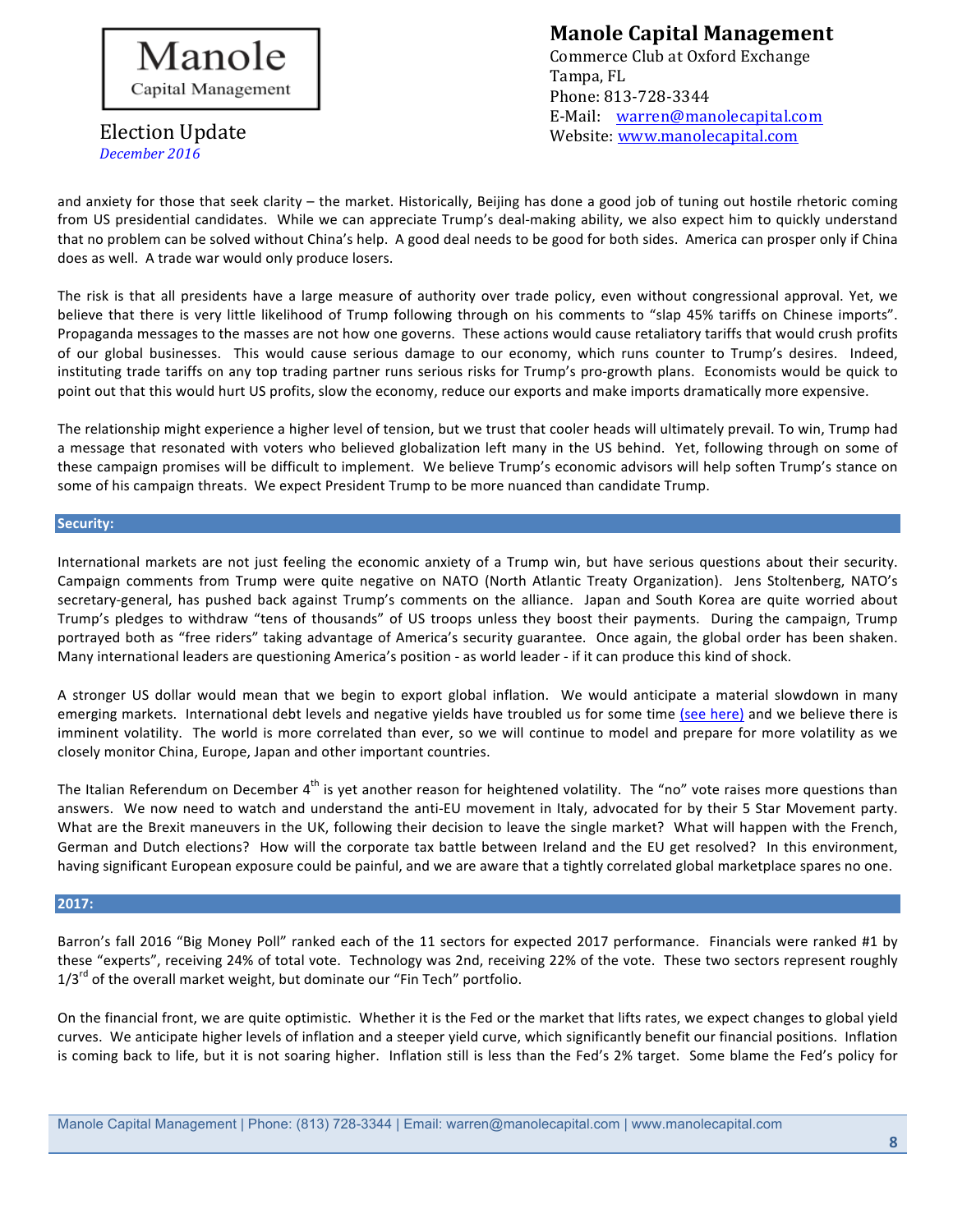

## **Manole Capital Management**

Commerce Club at Oxford Exchange Tampa, FL Phone: 813-728-3344 E-Mail: warren@manolecapital.com Website: www.manolecapital.com

promoting risk taking and creating asset bubbles. Others recognize that the Fed helped steer our economy out of the Financial Crisis abyss. Either way, the era of cheap money seems to be coming to an end.

### **Conclusion:**

The US Presidential election is finally over. As we start a new year, many are looking forward to change and renewal. The financial markets are no different. On the campaign trail, Trump advocated for less regulation, lower taxes and more fiscal spending. If implemented, these policies should lift an economy stuck in its slowest recovery since the postwar era. For the next few months, many of his proposals will be uncertain and unknown. Over the first few quarters of this new administration, we expect pro-growth policies to benefit the equity markets. Trump will get the benefit of a unified Congressional base. Whether you approve of his policies or not, decision-making and change is coming to Washington. We believe significant opportunities on both the long and the short side exist, and that good individual stock selection and timely tactical repositioning can drive total returns higher.

As Maya Angelou wrote," You may encounter many defeats, but you must not be defeated. In fact, it may be necessary to encounter the defeats, so you can know who you are, what you can rise from, how you can still come out of it." We were surprised by the US Presidential election, but we remain confident. We continue to focus our attention on "Fin Tech" industry and stick to our area of expertise. The overall market expansion is now seven years and 1 quarter old. It is the  $4<sup>th</sup>$  longest on record. While we do worry that this bull market and economic expansion is already quite old, we return to our core principles on valuation. Are certain equity valuations elevated? We believe some are, but we also find many of our specific holdings to be quite attractively priced. We will continue to think deeply about the downstream implications of a Trump administration. Active management requires daily testing of our thoughts, investments and strategy. We do not employ legacy assumptions and we strive to test our investment strategies every day.

In closing, we would love for you to "Cheer up, if you can". Did we mention that the Chicago Cubs won the World Series for the first time since 1908? Our history shows that there will always be worries and threats. The pessimists will continue to highlight our weaknesses. We believe that our economy and market capitalism is too strong to stop. Our companies continue to produce the technology marvels of the world. Our high standards of living and democratic policies should continue to be the envy of the world.

Thank you for your interest in Manole Capital. As of today, we remain the largest personal investor in our products. We believe that the portfolio provides excellent upside and growth. If you have any questions or comments, please do not hesitate to reach out to us. We hope that you consider our "Fin Tech" portfolios as you seek to "Make your portfolio great again".

Auan

Warren Fisher, CFA Manole Capital Management warren@manolecapital.com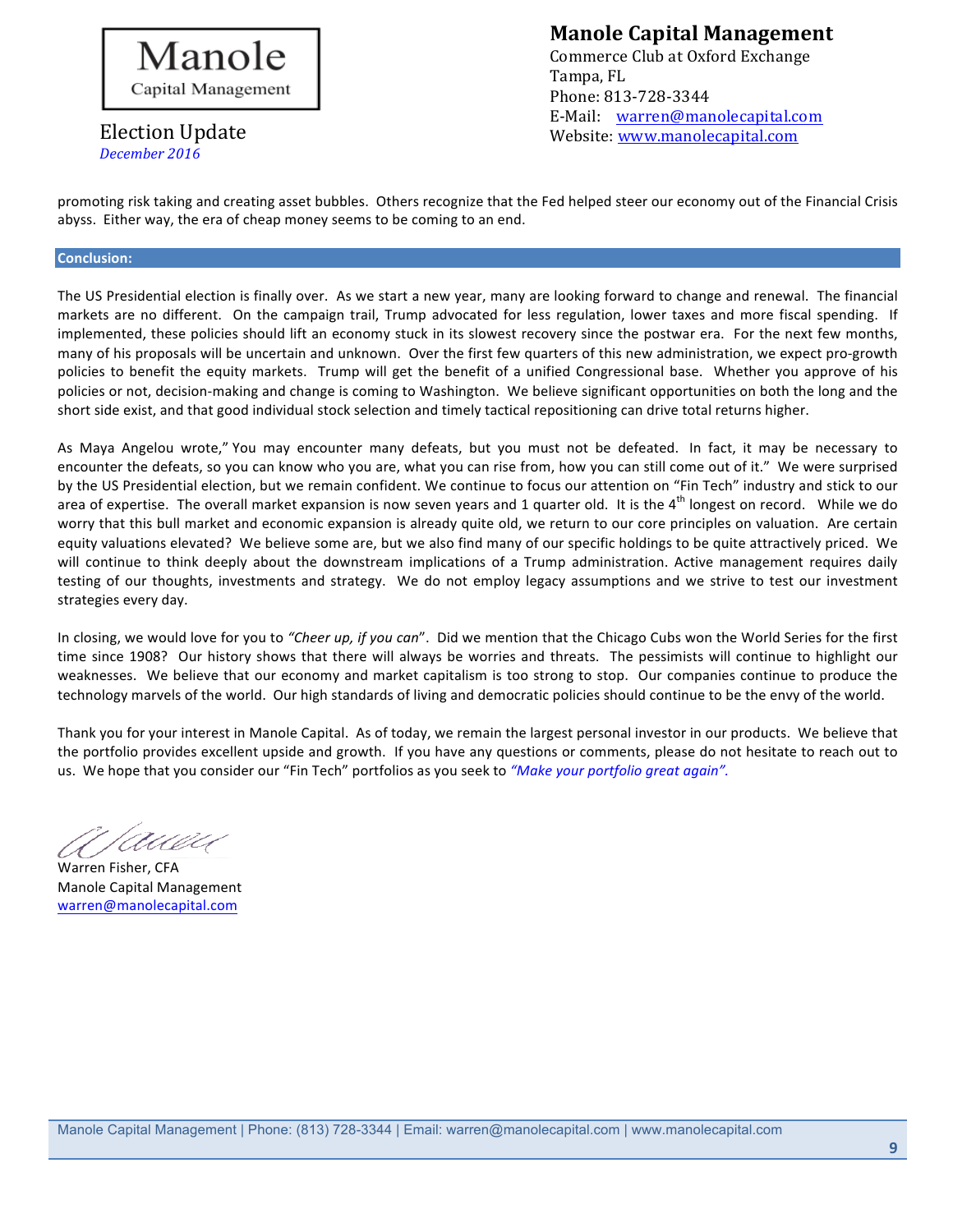

**Manole Capital Management** 

Commerce Club at Oxford Exchange Tampa, FL Phone: 813-728-3344 E-Mail: warren@manolecapital.com Website: www.manolecapital.com

### **Performance Disclosure:**

The SEC states that investment advisers should furnish disclosures on fees, when it comes to showing gross versus net performance results. Our performance figures are gross performance numbers. All performance figures, including the benchmark shown, are calculated as total gross returns. This includes the impact and re-investment of any applicable dividends.

Manole has several different products and alternative fee structures, which can vary depending on the size of the assets invested. Additional information on Manole's fee structure can be found in its ADV or on www.manolecapital.com under the resources tab. Manole adheres to and states the following in its calculation of gross performance:

- performance figures do not reflect the deduction of investment advisory fees;
- a client's return will be reduced by the investment advisory fees;
- a return can be reduced by other expense in the management of an account;
- investment advisory fees are described in an adviser's Form ADV;
- A representative example showing the effect of compounding of an advisory fee



### Portfolio Value From Investing \$100,000 Over 20 Years